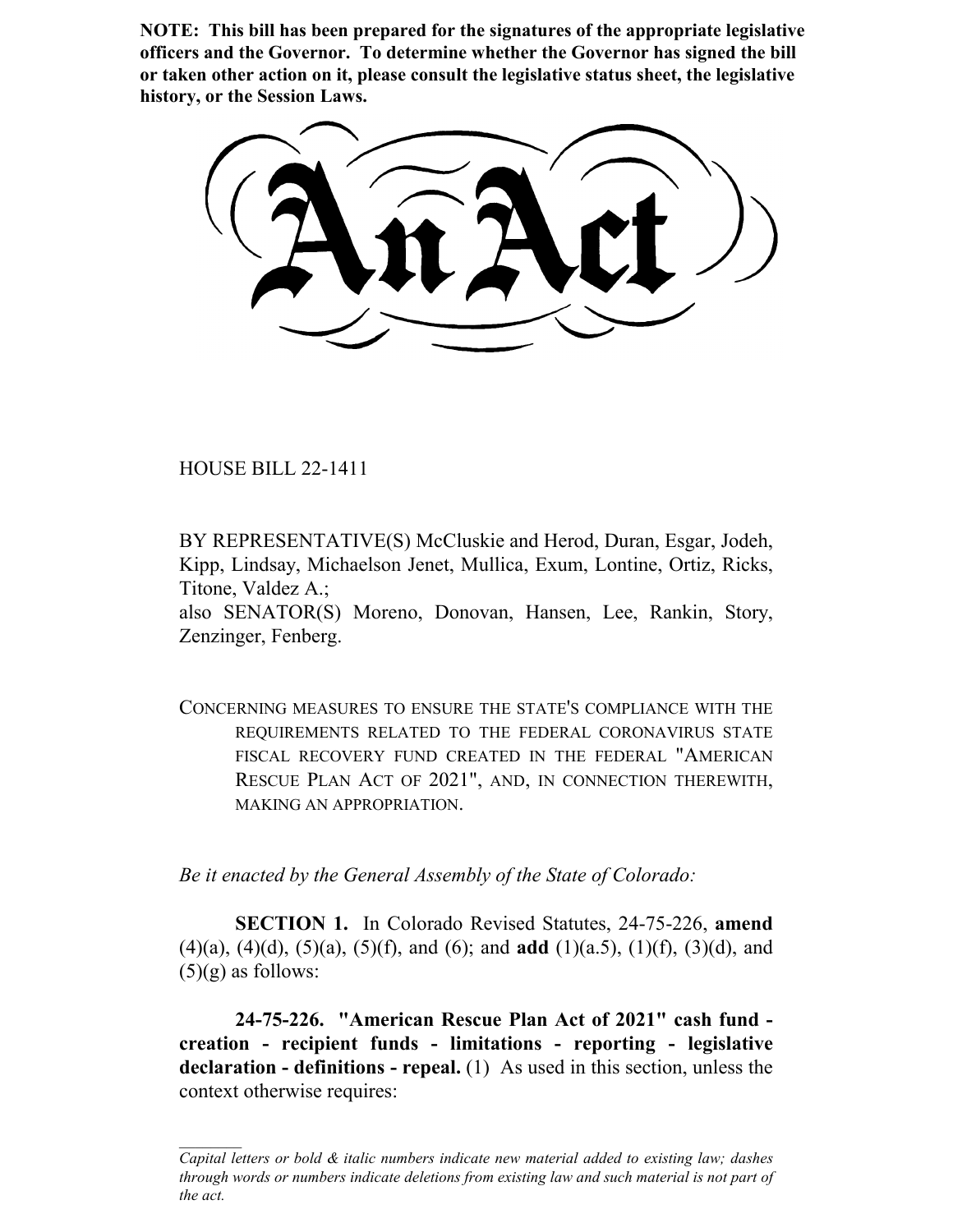(a.5) "CORONAVIRUS STATE FISCAL RECOVERY FUND" MEANS THE FEDERAL FUND CREATED IN 42 U.S.C. SEC. 802, OR ANY SUCCESSOR FUND.

(f) "SUBRECIPIENT" MEANS A PERSON THAT RECEIVES MONEY FROM THE FUND OR A RECIPIENT FUND TO CARRY OUT A PROGRAM OR PROJECT ON BEHALF OF THE STATE BUT THAT IS NOT A BENEFICIARY OF THE SERVICES OR BENEFITS PROVIDED THROUGH THE PROGRAM OR PROJECT.

(3) (d) THE FUND ALSO INCLUDES THE AMOUNT TRANSFERRED TO THE FUND IN ACCORDANCE WITH SECTION 24-75-228 (3.5)(a).

(4) (a) The general assembly shall not appropriate money from the fund. The general assembly may transfer money in the fund to another cash fund that is established for the purpose of using the money from the federal coronavirus state fiscal recovery fund. Transfers from the fund to the general fund are prohibited. If there is any of the money transferred to the fund under subsection  $(3)(a)$  of this section remaining in the fund after any transfers from the fund required by bills enacted during the 2021 regular legislative session, then, of the remainder in the fund, the lesser of three hundred million dollars or the remainder is continuously appropriated to any department designated by the governor for any allowable purpose under the "American Rescue Plan Act of 2021". THE MONEY SPECIFIED IN SUBSECTION (3)(d) OF THIS SECTION IS CONTINUOUSLY APPROPRIATED TO ANY DEPARTMENT DESIGNATED BY THE GOVERNOR FOR ANY EXPENDITURES NECESSARY TO RESPOND TO THE PUBLIC HEALTH EMERGENCY WITH RESPECT TO COVID-19.

(4) (d) (I) Money in the fund or a recipient fund must be expended or obligated by December 31, 2024. Any money obligated by December 31, 2024, must be expended by December 31, 2026. Just prior to the close of business on December 30, 2024, any unexpended appropriations from a recipient fund that are not for expenditures obligated TO BE MADE after December 31, 2024, THAT WERE OBLIGATED BEFORE THAT DATE, revert to the "American Rescue Plan Act of 2021" cash fund, and the state treasurer shall transfer the unexpended and unobligated balance in the fund to the unemployment compensation fund created in section 8-77-101 (1). ANY MONEY OBLIGATED BY DECEMBER 31, 2024, MUST BE EXPENDED BY DECEMBER 31, 2026. EFFECTIVE DECEMBER 31, 2026, THE STATE CONTROLLER SHALL TRANSMIT ANY UNEXPENDED MONEY IN THE FUND OR

PAGE 2-HOUSE BILL 22-1411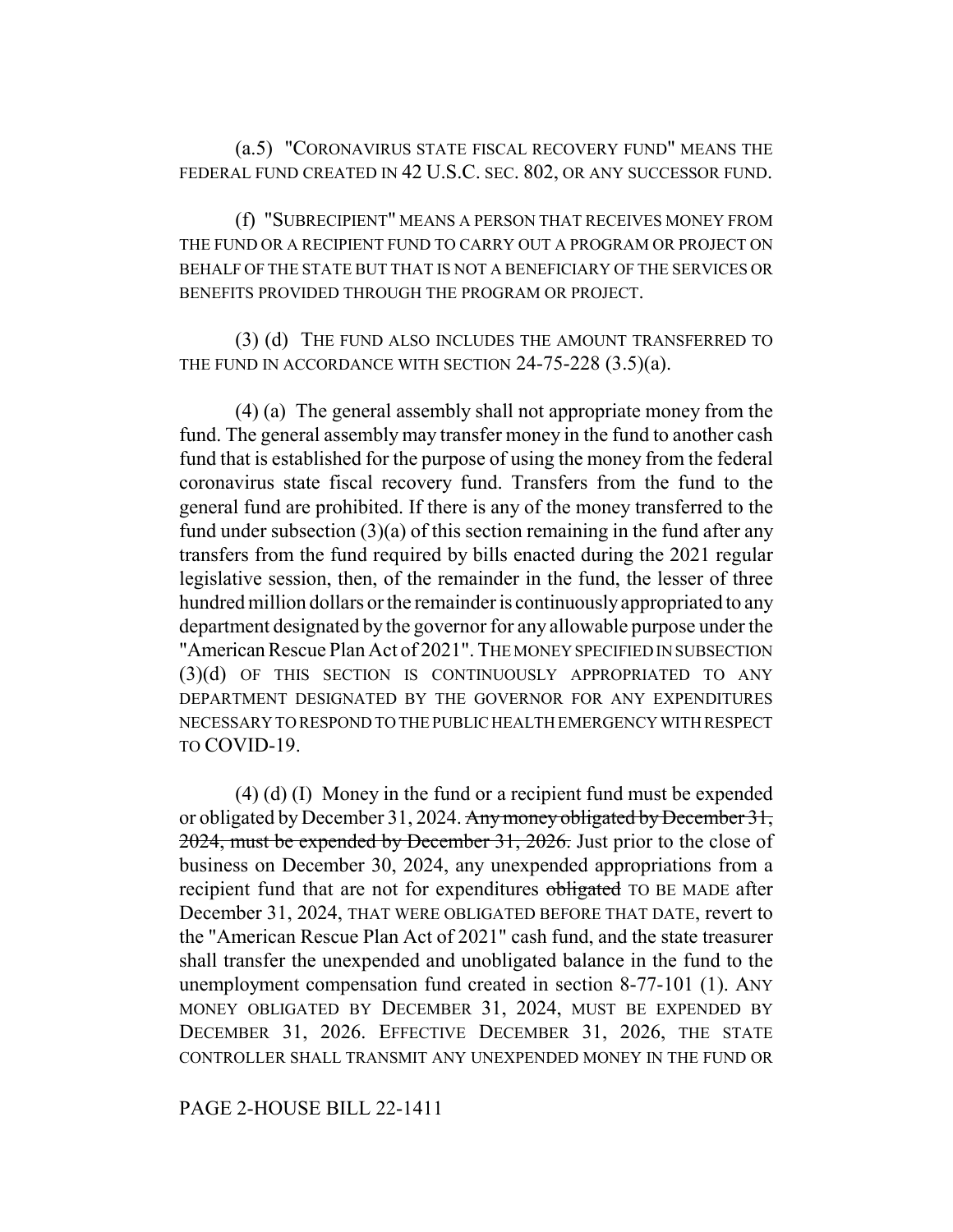### A RECIPIENT FUND TO THE UNITED STATES DEPARTMENT OF THE TREASURY.

(II) A SUBRECIPIENT MUST SPEND OR OBLIGATE MONEY RECEIVED FROM THE FUND OR A RECIPIENT FUND BY NOVEMBER 30, 2024, AND, BY DECEMBER 13, 2024, SHALL NOTIFY THE STATE AGENCY FROM WHICH THE SUBRECIPIENT RECEIVED THE MONEY OF THE STATUS OF THE MONEY THAT IS OBLIGATED OR EXPENDED. THE SUBRECIPIENT SHALL RETURN TO THE STATE ANY UNEXPENDED AND UNOBLIGATED MONEY UNDER TERMS DICTATED BY THE STATE CONTROLLER, AND THE STATE TREASURER SHALL TRANSFER THE AMOUNT RETURNED TO THE UNEMPLOYMENT COMPENSATION FUND CREATED IN SECTION 8-77-101 (1). ANY MONEY OBLIGATED BY NOVEMBER 30, 2024, MUST BE EXPENDED BY DECEMBER 11, 2026. ON OR BEFORE DECEMBER 11, 2026, THE SUBRECIPIENT SHALL RETURN TO THE STATE ANY REMAINING MONEY UNDER TERMS DICTATED BY THE STATE CONTROLLER AND THEREAFTER THE STATE CONTROLLER SHALL TRANSMIT THE MONEY TO THE UNITED STATES DEPARTMENT OF THE TREASURY IN ACCORDANCE WITH THE TREASURY'S REQUIREMENTS.

(III) THE STATE CONTROLLER SHALL DETERMINE WHETHER MONEY IS OBLIGATED FOR PURPOSES OF DETERMINING THE DEADLINE FOR EXPENDITURES AND THE REVERSION OR REPAYMENT OF MONEY IN ACCORDANCE WITH THIS SUBSECTION (4)(d).

(5) (a) (I) The state controller shall provide periodic reports to the secretary as required by the secretary under the "American Rescue Plan Act of 2021". The department of revenue shall provide the state controller with any information required by the secretary about any reductions OR INCREASES in net tax revenue.

(II) THE GENERAL ASSEMBLY HEREBY FINDS AND DECLARES THAT:

(A) UNDER 42 U.S.C. SEC.  $802$  (c)(1)(C), THE STATE IS PERMITTED TO USE MONEY RECEIVED FROM THE CORONAVIRUS STATE FISCAL RECOVERY FUND FOR THE PROVISION OF GOVERNMENT SERVICES TO THE EXTENT OF THE REDUCTION IN THE STATE'S REVENUE DUE TO THE COVID-19 PUBLIC HEALTH EMERGENCY RELATIVE TO THE REVENUES THE STATE COLLECTED FOR THE STATE FISCAL YEAR 2018-19;

(B) THE UNITED STATES DEPARTMENT OF THE TREASURY HAS PROMULGATED A RULE TO ESTABLISH THE METHODOLOGY FOR THE STATE TO

# PAGE 3-HOUSE BILL 22-1411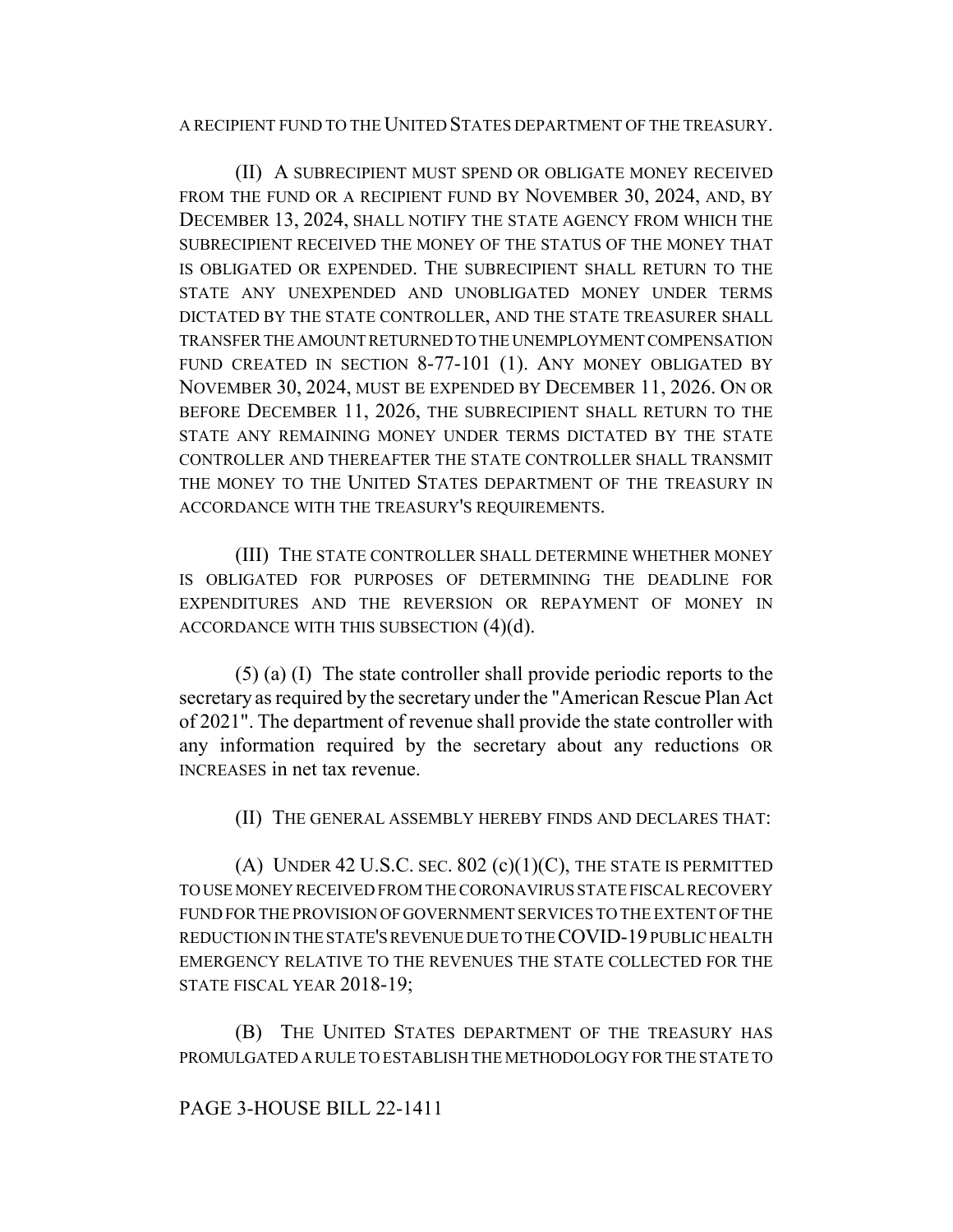CALCULATE A RECIPIENT GOVERNMENT'S ANNUAL REDUCTION IN REVENUE FOR THE FOUR CALENDAR YEARS BEGINNING IN 2020;

(C) AS OF THE EFFECTIVE DATE OF THIS SUBSECTION (5)(a)(II), THE STATE REPORTED A REDUCTION FOR THE 2020 AND 2021 CALENDAR YEARS THAT TOTALS THREE BILLION SIX HUNDRED NINETY-FOUR MILLION SIX HUNDRED FIFTY-THREE THOUSAND TWO HUNDRED FORTY-NINE DOLLARS;

(D) THIS AMOUNT EXCEEDS THE TOTAL OF ALL THE FUNDS THAT HAVE YET TO BE REPORTED TO THE UNITED STATES DEPARTMENT OF THE TREASURY; AND

(E) THEREFORE, ANY MONEY IN THE FUND OR TRANSFERRED FROM THE FUND TO A RECIPIENT FUND IS AVAILABLE TO BE REPORTED AS BEING AN EXPENDITURE FOR THE PROVISION OF GOVERNMENT SERVICES.

(III) THE STATE CONTROLLER MAY REPORT THE EXPENDITURE OF ANY MONEY IN OR TRANSFERRED FROM THE"AMERICAN RESCUE PLAN ACT OF 2021" THAT ORIGINATED FROM THE CORONAVIRUS STATE FISCAL RECOVERY FUND AS A GOVERNMENT SERVICE TO THE EXTENT OF THE REDUCTION IN THE STATE'S REVENUE DUE TO THE COVID-19 PUBLIC HEALTH EMERGENCY RELATIVE TO THE REVENUES THE STATE COLLECTED FOR THE STATE FISCAL YEAR 2018-19, IF THE DESCRIPTION IS APPLICABLE, REGARDLESS OF WHETHER THE PURPOSE OF THE EXPENDITURE IS ALSO DESCRIBED AS BEING TO RESPOND TO THE PUBLIC HEALTH EMERGENCY WITH RESPECT TO COVID-19 OR ITS NEGATIVE ECONOMIC IMPACTS.

(f) The general assembly may appropriate money from a recipient fund that includes money that may be used for government services THE REVENUE LOSS RESTORATION CASH FUND CREATED IN SECTION 24-75-227 to the department of personnel for use by the state controller and to the office for any direct or indirect expenses related to the administration of this subsection (5).

(g) THE COMPLIANCE, REPORTING, RECORD-KEEPING, AND PROGRAM EVALUATION REQUIREMENTS ESTABLISHED BY THE OFFICE OF STATE PLANNING AND BUDGETING AND THE STATE CONTROLLER APPLY TO A PERSON REGARDLESS OF WHETHER THE PERSON IS A BENEFICIARY OR A SUBRECIPIENT AND REGARDLESS OF WHETHER THE PERSON RECEIVES THE MONEY DIRECTLY FROM A DEPARTMENT OR FROM A SUBRECIPIENT.

## PAGE 4-HOUSE BILL 22-1411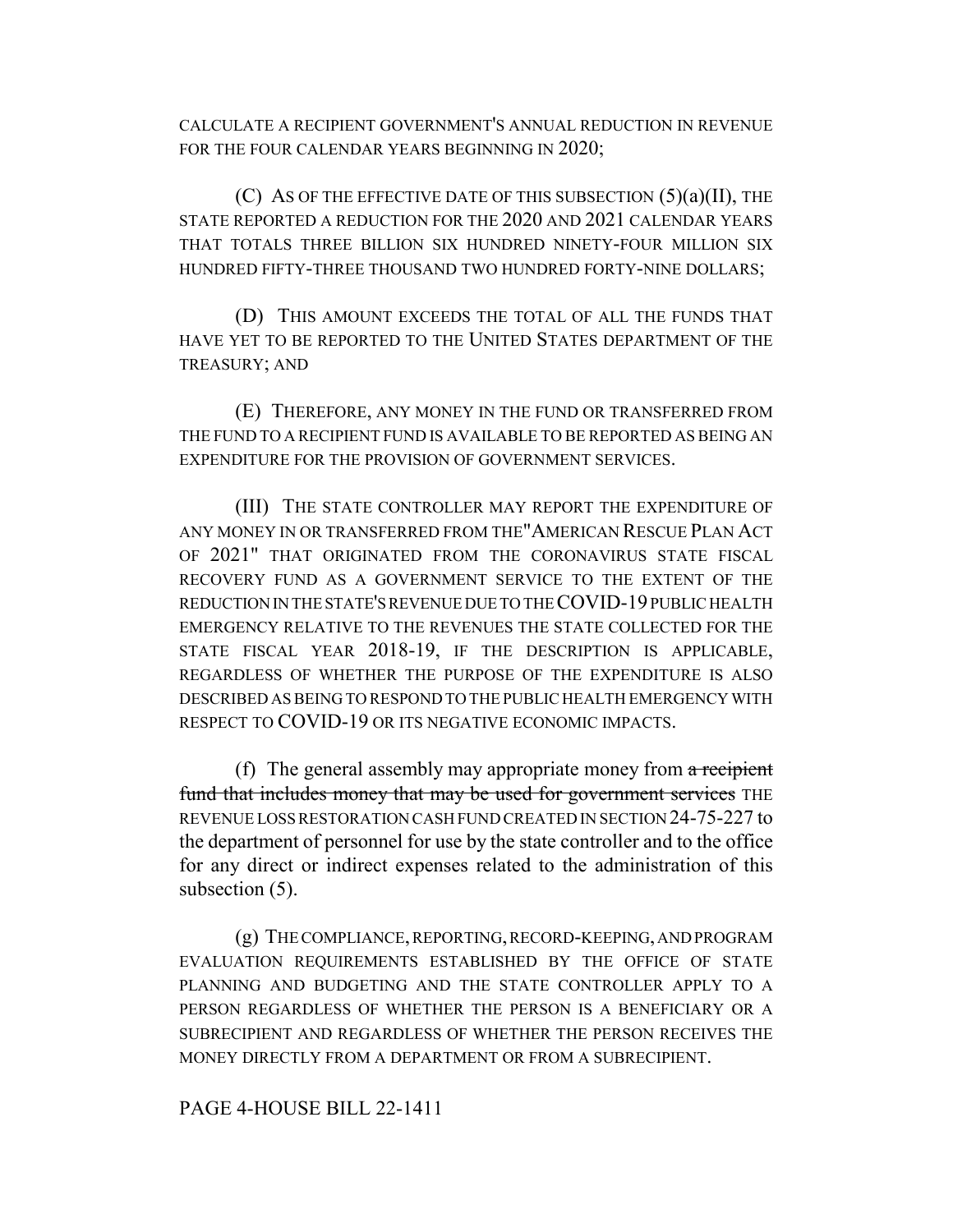(6) Money transferred to the state highway fund AND the multimodal transportation and mitigation options fund and the highway users tax fund in accordance with section 24-75-219 (7), TO THE WORKERS, EMPLOYERS, AND WORKFORCE CENTERS CASH FUND IN ACCORDANCE WITH SECTION 24-75-231 (2)(b)(III), AND TO THE REVENUE LOSS RESTORATION CASH FUND IN ACCORDANCE IN SECTION 24-75-227  $(2)(b)(III)(A)$  are subject to the requirements of this section as if they were recipient funds.

**SECTION 2.** In Colorado Revised Statutes, 24-75-227, **add**  $(2)(b)(III)$  as follows:

**24-75-227. Revenue loss restoration cash fund - creation allowable uses - definitions - repeal.** (2) (b) (III) THE FUND ALSO INCLUDES:

(A) FIVE MILLION FIVE HUNDRED SIXTY-THREE THOUSAND NINE HUNDRED EIGHTY-EIGHT DOLLARS FROM THE MONEY THE STATE RECEIVED FROM THE FEDERAL CORONAVIRUS STATE FISCAL RECOVERY FUND UNDER SECTION 9901 OF TITLE IX, SUBTITLE M OF THE "AMERICAN RESCUE PLAN ACT OF 2021", WHICH THE STATE TREASURER SHALL TRANSFER TO THE FUND; AND

(B) THE AMOUNTS TRANSFERRED TO THE FUND IN ACCORDANCE WITH SECTION 24-75-228 (3.5)(b) AND (3.7).

**SECTION 3.** In Colorado Revised Statutes, 24-75-228, **amend** (2)(a) introductory portion; and **add** (3.5) and (3.7) as follows:

**24-75-228. Economic recovery and relief cash fund - creation allowable uses - interim task force - report - legislative declaration**  definitions - repeal. (2) (a) The economic recovery and relief cash fund is hereby created in the state treasury. The fund consists of money credited to the fund in accordance with subsection (3) of this section and any other money that the general assembly may appropriate or transfer to the fund. To respond to the public health emergency with respect to COVID-19 or its negative economic impacts OR FOR THE PROVISION OF GOVERNMENT SERVICES, the general assembly may appropriate or transfer money from the fund to a department for the following uses:

(3.5) NOTWITHSTANDING ANY OTHER PROVISION OF THIS SECTION,

PAGE 5-HOUSE BILL 22-1411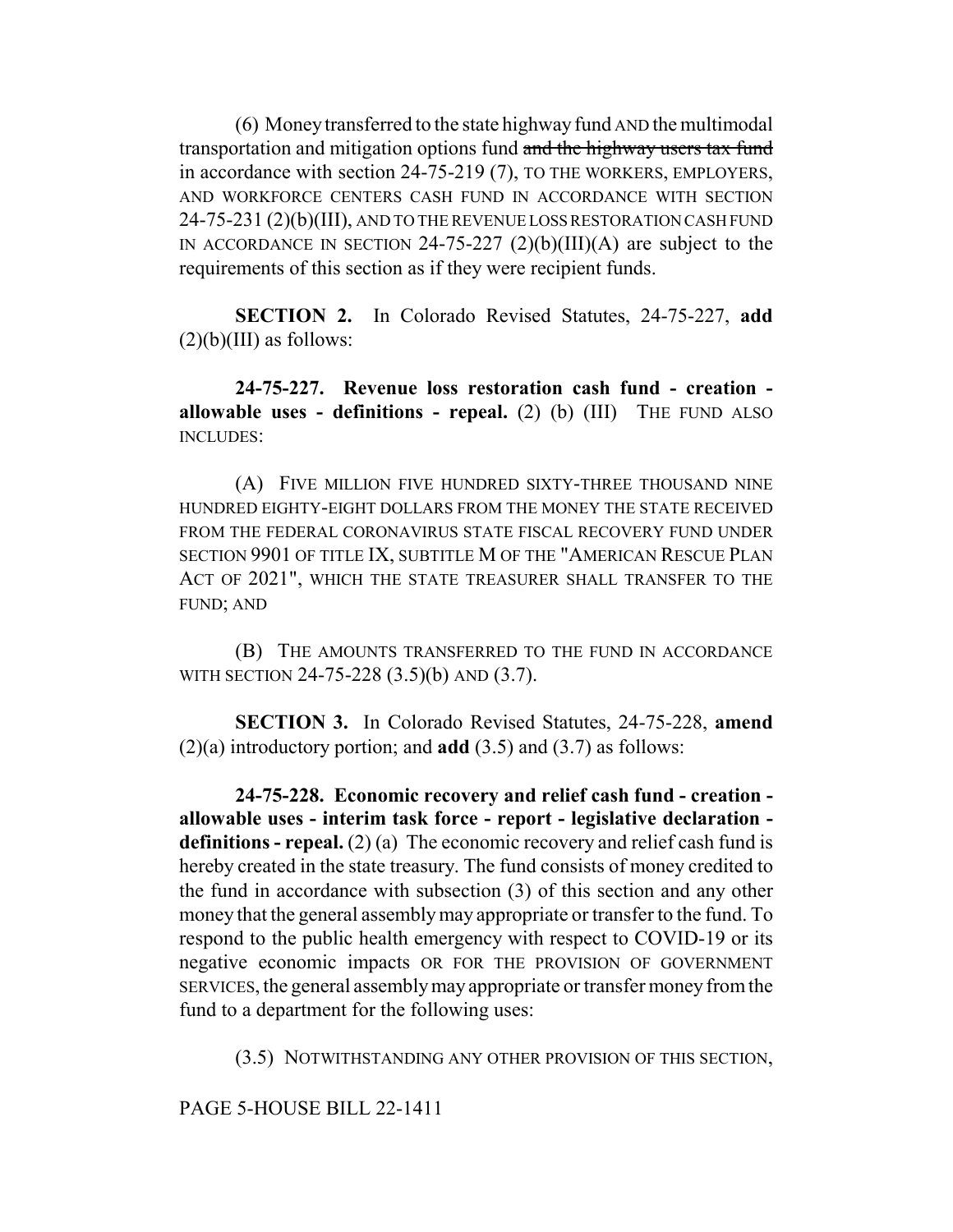WITHIN THREE BUSINESS DAYS OF THE EFFECTIVE DATE OF THIS SUBSECTION (3.5), THE STATE TREASURER SHALL TRANSFER FROM THE FUND THE FOLLOWING AMOUNTS THAT ORIGINATE FROM MONEY THE STATE RECEIVED FROM THE FEDERAL CORONAVIRUS STATE FISCAL RECOVERY FUND:

(a) SEVENTY MILLION DOLLARS TO THE "AMERICAN RESCUE PLAN ACT OF 2021" CASH FUND CREATED IN SECTION 24-75-226 (2);

(b) TEN MILLION DOLLARS TO THE REVENUE LOSS RESTORATION CASH FUND CREATED IN SECTION  $24-75-227$   $(2)(a)$ ;

(c) FIFTEEN MILLION DOLLARS TO THE AFFORDABLE HOUSING AND HOME OWNERSHIP CASH FUND CREATED IN SECTION 24-75-229 (3)(a); AND

(d) ONE MILLION FOUR HUNDRED THIRTY-SEVEN THOUSAND ONE HUNDRED SEVENTY-TWO DOLLARS TO THE WORKERS, EMPLOYERS, AND WORKFORCE CENTERS CASH FUND CREATED IN SECTION 24-75-231 (2)(a).

(3.7) NOTWITHSTANDING ANY OTHER PROVISION OF THIS SECTION, WITHIN THREE BUSINESS DAYS OF THE EFFECTIVE DATE OF THIS SUBSECTION (3.7), THE STATE TREASURER SHALL TRANSFER TEN MILLION DOLLARS FROM THE FUND THAT ORIGINATES FROM THE GENERAL FUND TO THE REVENUE LOSS RESTORATION CASH FUND CREATED IN SECTION 24-75-227 (2)(a).

**SECTION 4.** In Colorado Revised Statutes, 24-75-229, **amend**  $(3)(a)$  and  $(3)(b)$  as follows:

**24-75-229. Affordable housing and home ownership cash fund - creation - allowable uses - task force - legislative declaration definitions - repeal.** (3) (a) The affordable housing and home ownership cash fund is hereby created in the state treasury. The fund consists of money deposited in the fund in accordance with subsection (3)(b) of this section and any other money that the general assembly may appropriate or transfer to the fund. To respond to the public health emergency with respect to COVID-19 or its negative economic impacts OR FOR THE PROVISION OF GOVERNMENT SERVICES, the general assembly may appropriate or transfer money from the fund to a department or cash fund for programs or services that benefit populations, households, or geographic areas disproportionately affected by the COVID-19 public health emergency to obtain affordable housing, focusing on programs or services that address housing insecurity,

PAGE 6-HOUSE BILL 22-1411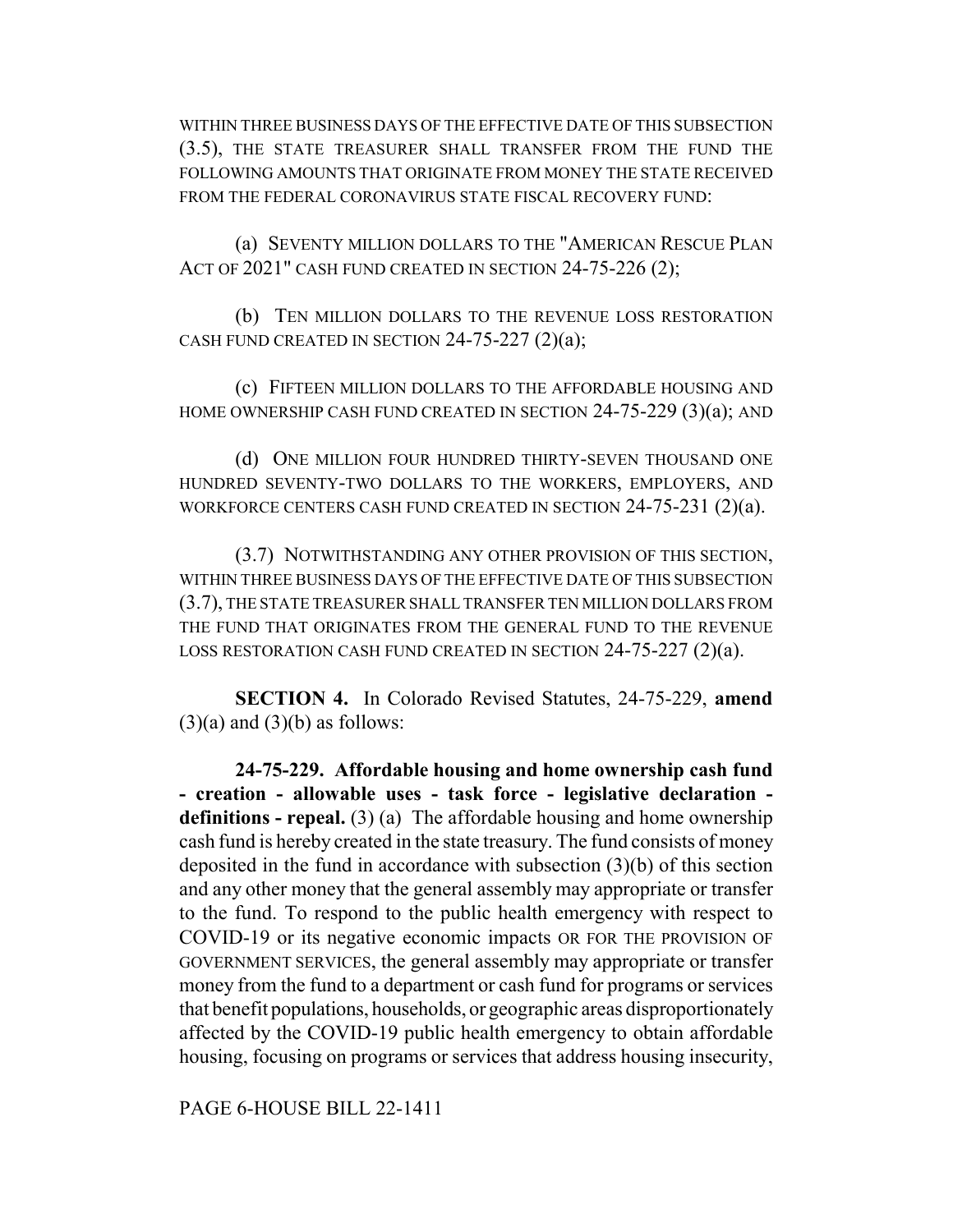lack of affordable and workforce housing, or homelessness. Money from the fund may be expended to support the task force created in subsection (5)(a) of this section. Permissible uses of such money include costs associated with the creation and administration of the task force and related expenses for research and evaluation undertaken by the task force.

(b) (I) Three days after June 25, 2021, the state treasurer shall transfer five hundred fifty million dollars from the "American Rescue Plan Act of 2021" cash fund created in section 24-75-226 to the fund; and

(II) The state treasurer shall credit all interest and income derived from the deposit and investment of money in the fund to the fund; AND

(III) THE FUND ALSO INCLUDES THE AMOUNT TRANSFERRED TO THE FUND IN ACCORDANCE WITH SECTION  $24-75-228$   $(3.5)(c)$ .

**SECTION 5.** In Colorado Revised Statutes, 24-75-230, **amend**  $(2)(a)$  as follows:

**24-75-230. Behavioral and mental health cash fund - creation allowable uses - task force - definitions - repeal.** (2) (a) The behavioral and mental health cash fund is created in the state treasury. The fund consists of money credited to the fund in accordance with subsection (2)(b) of this section and any other money that the general assembly may appropriate or transfer to the fund. To respond to the public health emergency with respect to COVID-19 or its negative economic impacts OR FOR THE PROVISION OF GOVERNMENT SERVICES, the general assembly may appropriate money from the fund to a department for mental health treatment, substance misuse treatment, and other behavioral health services BEHAVIORAL HEALTH CARE.

**SECTION 6.** In Colorado Revised Statutes, 24-75-231, **amend**  $(2)(a)$  introductory portion; and **add**  $(2)(b)(III)$  as follows:

**24-75-231. Workers, employers, and workforce centers cash fund - creation - allowable uses - definitions - repeal.** (2) (a) The workers, employers, and workforce centers cash fund is hereby created in the state treasury. The fund consists of money credited to the fund in accordance with subsection (2)(b) of this section and any other money that the general assembly may appropriate or transfer to the fund. To respond to

PAGE 7-HOUSE BILL 22-1411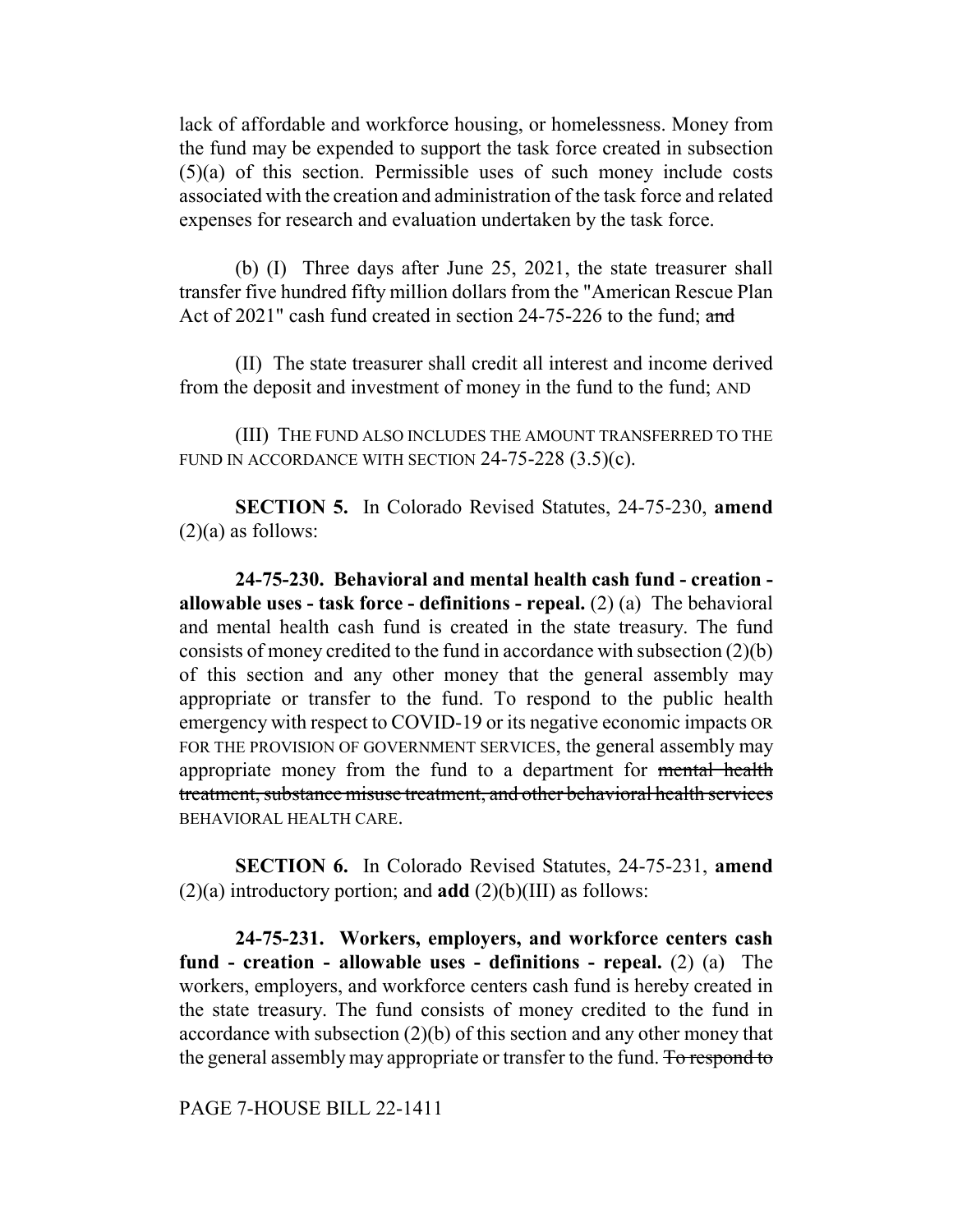the public health emergency or its negative economic impacts, The general assembly may appropriate money from the fund to respond to the negative economic impacts of the COVID-19 public health emergency OR FOR THE PROVISION OF GOVERNMENT SERVICES, including for the following purposes:

(b) (III) THE FUND ALSO INCLUDES:

(A) THIRTY MILLION NINE HUNDRED THIRTY-SIX THOUSAND TWELVE DOLLARS FROM THE MONEY THE STATE RECEIVED FROM THE FEDERAL CORONAVIRUS STATE FISCAL RECOVERY FUND UNDER SECTION 9901 OF TITLE IX, SUBTITLE M OF THE "AMERICAN RESCUE PLAN ACT OF 2021", WHICH THE STATE TREASURER SHALL TRANSFER TO THE FUND; AND

(B) THE AMOUNT TRANSFERRED TO THE FUND IN ACCORDANCE WITH SECTION 24-75-228 (3.5)(d).

**SECTION 7.** In Colorado Revised Statutes, 24-32-721, **amend**  $(2)(g)(I)$  and  $(2)(g)(II)$  as follows:

**24-32-721. Colorado affordable housing construction grants and loans - housing development grant fund - creation - housing assistance for persons with behavioral, mental health, or substance use disorders - cash fund - appropriation - report to general assembly - rules definitions - repeal.** (2) (g) (I) Within three business days of June 26, 2021, the state treasurer shall transfer thirty million dollars from the affordable housing and home ownership cash fund created in section 24-75-229, that originates from money the state received from the federal coronavirus state fiscal recovery fund, to the housing development grant fund and transfer fifteen million dollars from the general fund to the affordable housing and home ownership cash fund created in section 24-75-229. WITHIN THREE BUSINESS DAYS OF THE EFFECTIVE DATE OF HOUSE BILL 22-1411, THE STATE TREASURER SHALL TRANSFER:

(A) ONE MILLION EIGHT HUNDRED NINETY-FOUR THOUSAND FOUR DOLLARS TO THE HOUSING DEVELOPMENT GRANT FUND FROM THE AFFORDABLE HOUSING AND HOME OWNERSHIP CASH FUND CREATED IN SECTION 24-75-229 THAT ORIGINATES FROM THE GENERAL FUND;

(B) TWENTY-EIGHT MILLION DOLLARS TO THE HOUSING DEVELOPMENT GRANT FUND FROM THE GENERAL FUND; AND

# PAGE 8-HOUSE BILL 22-1411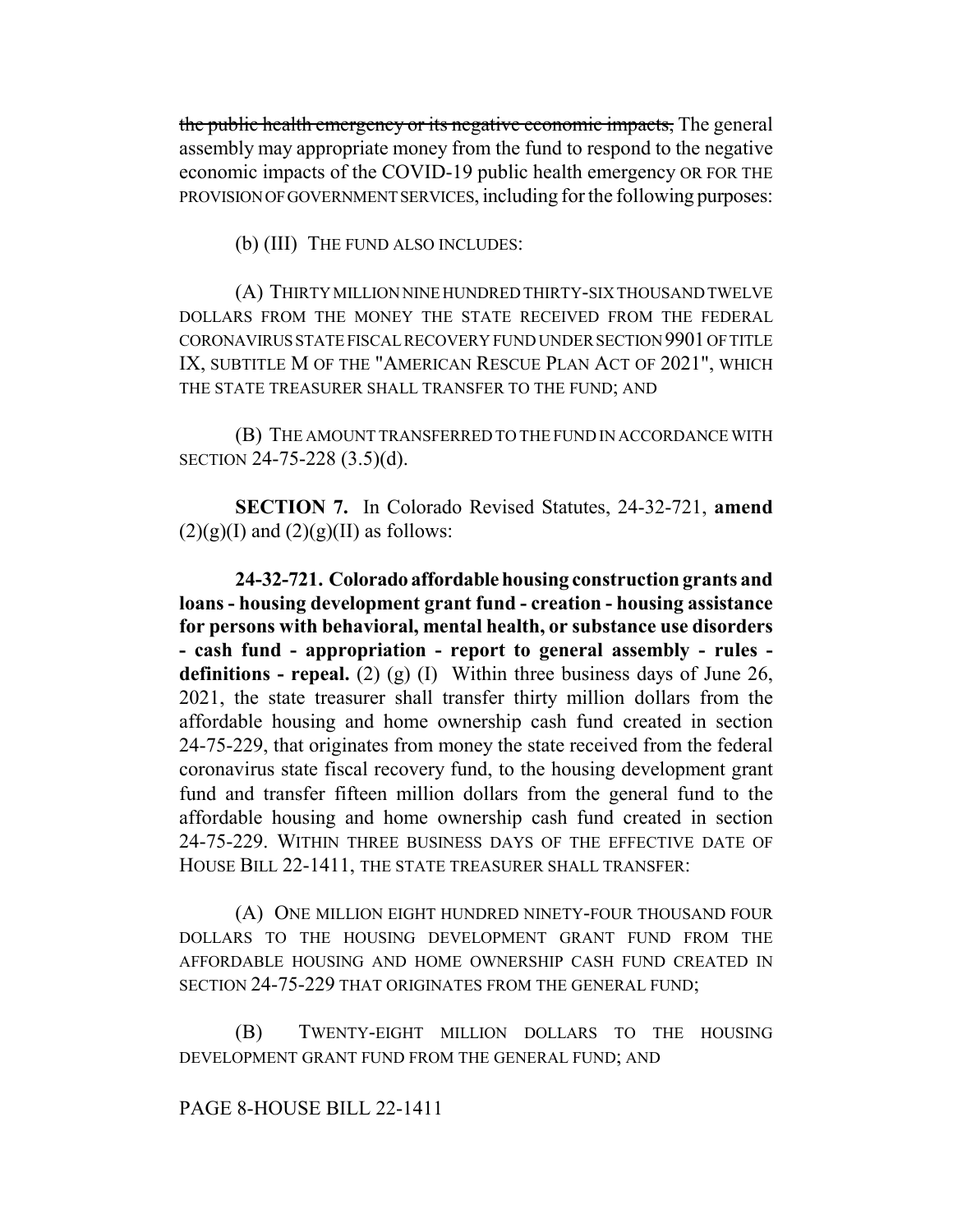(C) TWENTY-NINE MILLION EIGHT HUNDRED NINETY-FOUR THOUSAND FOUR DOLLARS FROM THE HOUSING DEVELOPMENT GRANT FUND TO THE AFFORDABLE HOUSING AND HOME OWNERSHIP CASH FUND CREATED IN SECTION 24-75-229. THE TRANSFER REQUIRED BY THIS SUBSECTION  $(2)(g)(I)(C)$  IS FROM MONEY THAT WAS TRANSFERRED ON JUNE 26, 2021, TO THE HOUSING DEVELOPMENT GRANT FUND FROM THE AFFORDABLE HOUSING AND HOME OWNERSHIP CASH FUND THAT ORIGINATED FROM MONEY THE STATE RECEIVED FROM THE FEDERAL CORONAVIRUS STATE FISCAL RECOVERY FUND.

(II) The division shall use money transferred from the affordable housing and home ownership cash fund created in section 24-75-229, that originates from money the state received from the federal coronavirus state fiscal recovery GENERAL fund, pursuant to subsection  $(2)(g)(I)$  of this section for the purposes allowed under subsection  $(2)(d)(VI)(A.5)$  of this section that are related to subsection (2)(d)(VII) of this section and for the purposes allowed by subsection (2)(d)(VII) of this section.

**SECTION 8.** In Colorado Revised Statutes, 24-75-219, **amend**  $(7)(a)$  as follows:

**24-75-219. Transfers - transportation - capital construction definitions - repeal.** (7) In addition to any other transfers required by this section:

(a) On June 30, 2021, from the money that the state received from EITHER the federal coronavirus state fiscal recovery fund under section 9901 of title IX, subtitle M of the federal "American Rescue Plan Act of 2021", Pub.L. 117-2, which is eligible to be used as specified in section 602 (c)(I)(C) of said section 9901, OR FROM THE GENERAL FUND, AS SPECIFIED, the state treasurer shall transfer:

(I) One hundred eighty-two million one hundred sixty thousand dollars FROM MONEY THE STATE RECEIVED FROM THE FEDERAL CORONAVIRUS STATE FISCAL RECOVERY FUND to the state highway fund. Of this amount, twenty-two million one hundred sixty thousand dollars is for the purpose of providing additional funding for the revitalizing main streets program and five hundred thousand dollars is for the purpose of acquiring, planning the development of, or developing the Burnham Yard rail property in Denver.

PAGE 9-HOUSE BILL 22-1411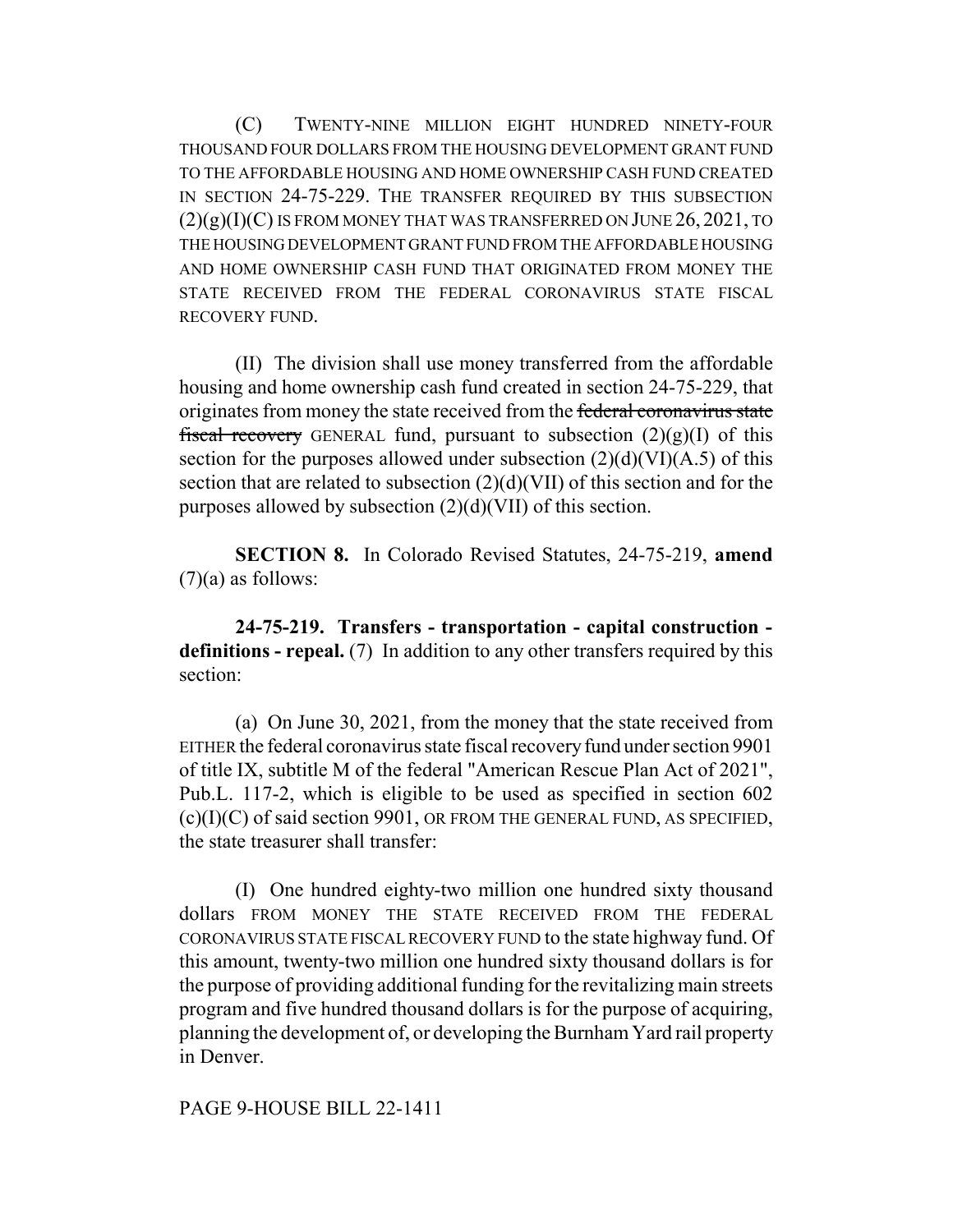(II) One hundred sixty-one million three hundred forty thousand dollars FROM MONEY THE STATE RECEIVED FROM THE FEDERAL CORONAVIRUS STATE FISCAL RECOVERY FUND to the multimodal transportation and mitigation options fund; and

(III) Thirty-six million five hundred thousand dollars FROM THE GENERAL FUND to the highway users tax fund.

**SECTION 9.** In Colorado Revised Statutes, 24-48.5-317, **amend as amended by House Bill 22-1409** (7) introductory portion as follows:

**24-48.5-317. Community revitalization grants - fund - reporting - definitions - compliance with federal requirements - legislative declaration - repeal.** (7) On June 16, 2021, or as soon as practicable thereafter, the state treasurer shall transfer sixty-five million dollars from the general fund to the fund. On July 1, 2022, the state treasurer shall transfer twenty TO THE FUND FOUR million FOUR HUNDRED SEVENTY-EIGHT THOUSAND FORTY-TWO dollars from the economic recovery and relief cash fund created in section 24-75-228 (2)(a) to the fund THAT ORIGINATE FROM THE GENERAL FUND AND FOURTEEN MILLION EIGHT HUNDRED THOUSAND DOLLARS FROM THE AFFORDABLE HOUSING AND HOME OWNERSHIP CASH FUND CREATED IN SECTION 25-75-229 (3)(a) THAT ORIGINATE FROM THE GENERAL FUND. The division shall use the money transferred pursuant to this subsection (7) only for:

**SECTION 10.** In Colorado Revised Statutes, 22-96-104, **amend as added by Senate Bill 22-147** (5.3)(a) as follows:

**22-96-104. Behavioral health care professional matching grant program - application - criteria - grant awards.** (5.3) (a) For the 2022-23 budget year, the general assembly shall appropriate five million dollars from the behavioral and mental health cash fund created pursuant to section 24-75-230 to the department to fund the program for the benefit of increasing the presence of school health professionals in schools to respond to the COVID-19 pandemic and its negative public health impacts. The department or the grantees awarded money shall MUST spend or obligate any THIS money by December 31, 2024. Any money obligated by December 31, 2024, must be expended by December 31, 2026 IN ACCORDANCE WITH SECTION 24-75-226 (4)(d).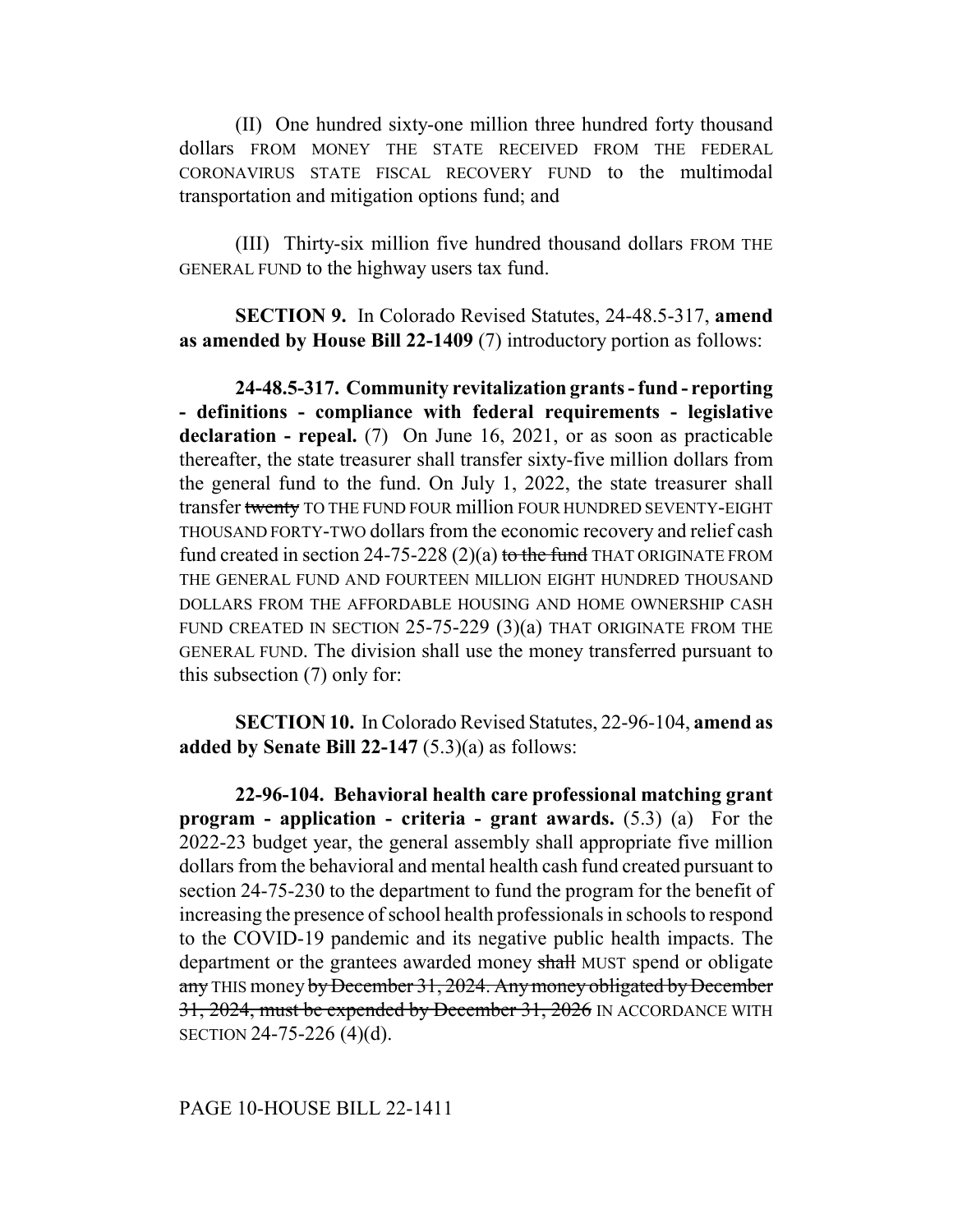**SECTION 11.** In Colorado Revised Statutes, 23-20-144, **amend as added by Senate Bill 22-147** (4) as follows:

**23-20-144. Colorado pediatric psychiatry consultation and access program (CoPPCAP) - created.** (4) For the 2022-23 state fiscal year, the general assembly shall appropriate four million six hundred thousand dollars from the behavioral and mental health cash fund created pursuant to section 24-75-230 to the board of regents of the university of Colorado to fund CoPPCAP to respond to the COVID-19 pandemic and its negative public health impacts. CoPPCAP shall MUST spend or obligate any THIS money by December 31, 2024. Any money obligated by December 31, 2024, must be expended by December 31, 2026 IN ACCORDANCE WITH SECTION 24-75-226 (4)(d).

**SECTION 12.** In Colorado Revised Statutes, 24-32-132, **amend as added by House Bill 22-1356** (7)(c) as follows:

**24-32-132. Small community-based nonprofit infrastructure grant program - creation - legislative declaration - definitions - repeal.** (7) **Grant applications and awards.** (c) Subject to available appropriations, the regional access partner shall MUST award grants for the purposes specified in this section on or before December 30, 2024 IN ACCORDANCE WITH SECTION 24-75-226 (4)(d).

**SECTION 13.** In Colorado Revised Statutes, 24-32-727, **amend as added by House Bill 22-1378** (8)(d) as follows:

**24-32-727. Denver-metropolitan regional navigation campus grant - regional navigation campus cash fund - creation - definitions.**  $(8)$  (d) The grant recipient shall MUST expend or obligate any money received pursuant to this section no later than December 30, 2024. Any money the grant recipient obligates must be expended no later than December 30, 2026 IN ACCORDANCE WITH SECTION 24-75-226 (4)(d).

**SECTION 14.** In Colorado Revised Statutes, 25-20.5-503, **amend as added by Senate Bill 22-147**  $(2)(c)(I)$  as follows:

**25-20.5-503. School-based health center grant program creation - funding - grants.** (2) (c) (I) For the 2022-23 budget year, the general assembly shall appropriate one million five hundred thousand

PAGE 11-HOUSE BILL 22-1411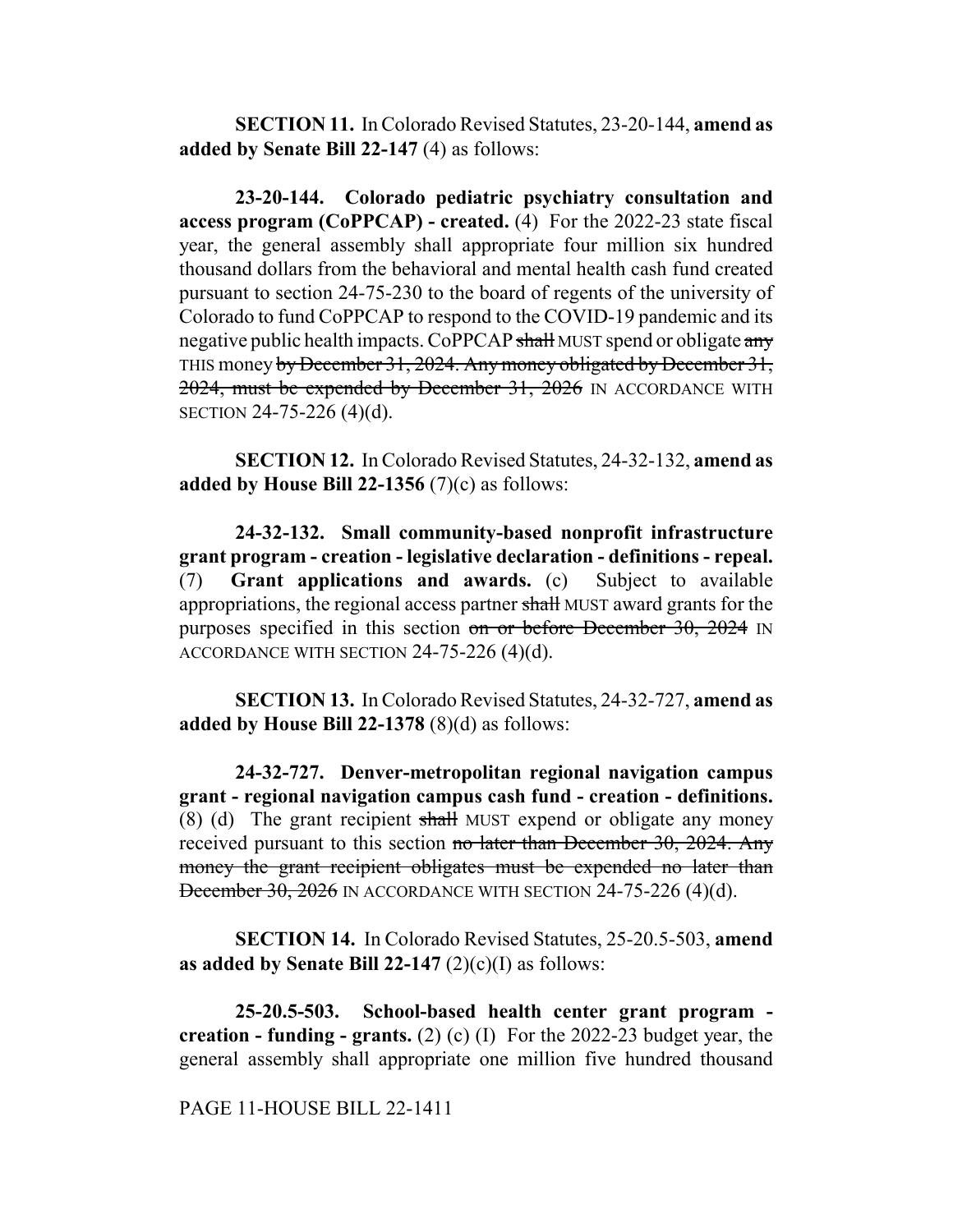dollars from the behavioral and mental health cash fund created pursuant to section 24-75-230 to the department to fund the grant program for the benefit of school-based health centers to respond to the COVID-19 pandemic and its negative public health impacts. The department or the grantees awarded money shall MUST spend or obligate any money prior to December 31, 2024. Any money obligated by December 31, 2024, must be expended by December 31, 2026 IN ACCORDANCE WITH SECTION 24-75-226  $(4)(d)$ .

**SECTION 15.** In Colorado Revised Statutes, 25.5-5-333, **amend as added by House Bill 22-1302** (9) as follows:

**25.5-5-333. Primary care and behavioral health statewide integration grant program - creation - report - definition - repeal.** (9) A grant recipient shall MUST spend or obligate any money received pursuant to this section no later than December 30, 2024. Any money a grant recipient obligates must be expended no later than December 30, 2026 IN ACCORDANCE WITH SECTION 24-75-226 (4)(d).

**SECTION 16.** In Colorado Revised Statutes, 26-2-709, **amend as amended by House Bill 22-1259** (1)(b)(II)(B) as follows:

**26-2-709. Benefits - cash assistance - programs - rules - repeal.** (1) **Standard of need - basic cash assistance grant.** (b) (II) (B) The money transferred pursuant to subsection  $(1)(b)(II)(A)$  of this section must be expended no later than December 30, 2026 IN ACCORDANCE WITH SECTION 24-75-226 (4)(d).

**SECTION 17.** In Colorado Revised Statutes, 26.5-3-803 **amend as amended by Senate Bill 22-213** (6)(b) as follows:

**26.5-3-803. Emerging and expanding child care grant program - created - timeline and criteria - grant awards - funding - definitions - repeal.** (6) (b) Money spent pursuant to this subsection (6) must conform with the allowable purposes set forth in the federal "American Rescue Plan Act of 2021", Pub.L. 117-2, as amended. The department shall MUST either spend or obligate such appropriation prior to December 30, 2024, and expend the appropriation on or before December 31, 2026 IN ACCORDANCE WITH SECTION 24-75-226 (4)(d).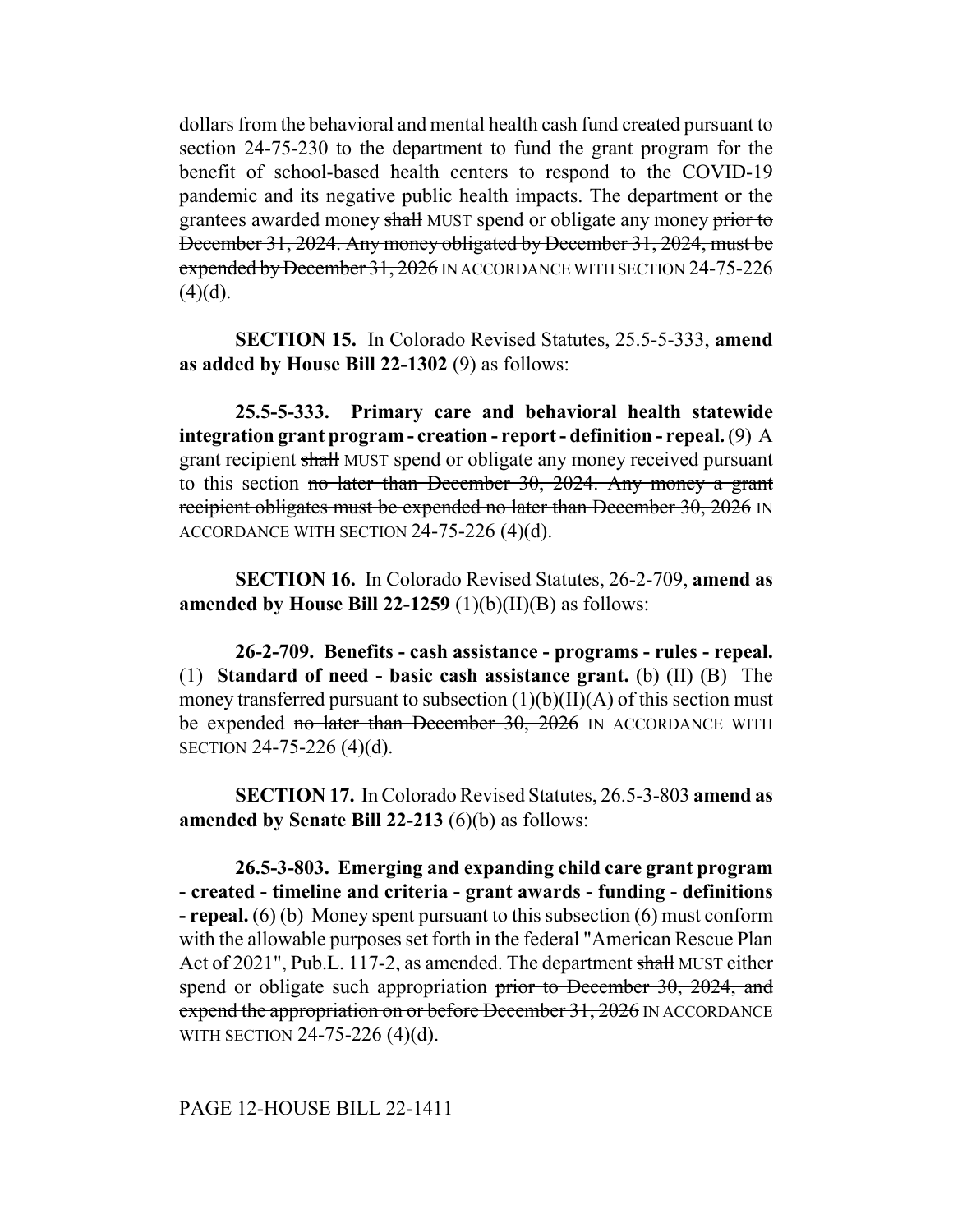**SECTION 18.** In Colorado Revised Statutes, 26.5-1-113, **amend as added by House Bill 22-1369** (4)(b) as follows:

**26.5-1-113. Children's mental health program - appropriation legislative declaration - definitions - repeal.** (4) (b) Money spent pursuant to this subsection (4) must conform with the allowable purposes set forth in the federal "American Rescue Plan Act of 2021", Pub.L. 117-2, as amended. The department shall MUST either spend or obligate such appropriation prior to December 30, 2024, and expend the appropriation on or before December 31, 2026 IN ACCORDANCE WITH SECTION 24-75-226  $(4)(d)$ .

**SECTION 19.** In Colorado Revised Statutes, 27-60-503, **amend as added by House Bill 22-1281** (4)(a) as follows:

**27-60-503. Grant program application - criteria - contributing resources - award - rules.** (4) (a) A grant recipient shall MUST spend or obligate any grant money by December 31, 2024. Any money obligated by December 31, 2024, must be expended by December 31, 2026 IN ACCORDANCE WITH SECTION 24-75-226 (4)(d).

**SECTION 20.** In Colorado Revised Statutes, 27-60-403, **amend as added by Senate Bill 22-196** (5)(a) as follows:

**27-60-403. Grant program application - criteria - award - rules.** (5) (a) A grant recipient shall MUST spend or obligate any grant money by December 31, 2024. Any money obligated by December 31, 2024, must be expended by December 31, 2026 IN ACCORDANCE WITH SECTION 24-75-226  $(4)(d)$ .

**SECTION 21.** In Session Laws of Colorado 2021, **amend** section 2 of chapter 487 (HB21-1288) as follows:

Section 2. **Appropriation.** For the 2021-22 state fiscal year, \$10,000,000 is appropriated to the Colorado startup loan program fund created in section 24-48.5-131 (9)(a), C.R.S. This appropriation is from the economic recovery and relief cash fund created in section 24-75-228 (2)(a), C.R.S, and of money the state received from the federal coronavirus state fiscal recovery GENERAL fund. The office of the governor is responsible for the accounting related to this appropriation.

PAGE 13-HOUSE BILL 22-1411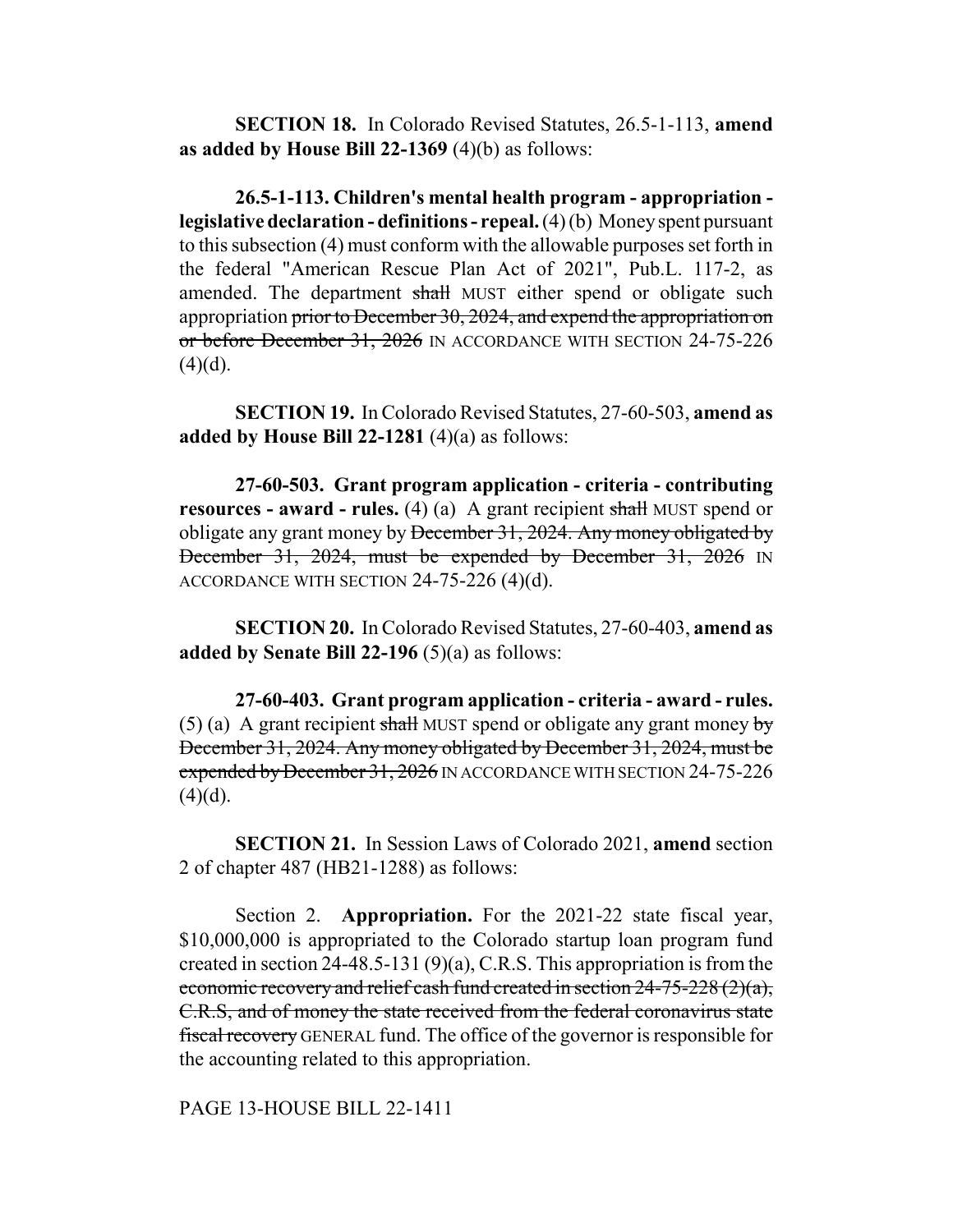**SECTION 22.** In Session Laws of Colorado 2021, section 4 of chapter 347 (HB21-1329), **amend** (1) as follows:

Section 4. **Appropriation.** (1) For the 2021-22 state fiscal year, \$98,500,000 is appropriated to the department of local affairs for use by the division of housing. This appropriation is from the affordable housing and home ownership cash fund created in section 24-75-229 (3)(a), C.R.S., and IS of money the state received from the federal coronavirus state fiscal recovery THAT ORIGINATES FROM THE GENERAL fund. To implement this act, the division may use the appropriation for purposes authorized in section 24-75-229 (3), C.R.S. Any money appropriated in this subsection that is not expended or encumbered at the end of the 2021-22 state fiscal year remains available for expenditure in subsequent fiscal years without further appropriation. subject to the requirements for obligating and expending money received under the federal "American Rescue Plan Act of 2021", Pub. L. 117-2, as the act may be subsequently amended as specified in section 24-75-226 (4)(d), C.R.S.

**SECTION 23.** Amend section 3 of House Bill 22-1379 as follows:

Section 3. **Appropriation.** For the 2022-23 state fiscal year, \$15,000,000 is appropriated to the department of natural resources for use by the Colorado water conservation board. This appropriation is from the Colorado water conservation board construction fund created in section 37-60-121 (1)(a), C.R.S. To implement this act, the board may use this appropriation for watershed restoration and flood mitigation project grants FOR THE PURPOSES SET FORTH IN SECTION 37-60-121 (12), (13), AND (14), C.R.S. Any money appropriated in this section not expended prior to July 1, 2023, is further appropriated to the board from July 1, 2023, through December 30, 2024, for the same purpose.

**SECTION 24. Effective date.** (1) This act takes effect upon passage; except that:

(a) Section 23 takes effect only if House Bill 22-1379 becomes law, in which case section 23 takes effect upon the effective date of this act or House Bill 22-1379, whichever is later;

(b) Section 9 of this act takes effect only if House Bill 22-1409 becomes law, in which case section 9 takes effect upon the effective date

#### PAGE 14-HOUSE BILL 22-1411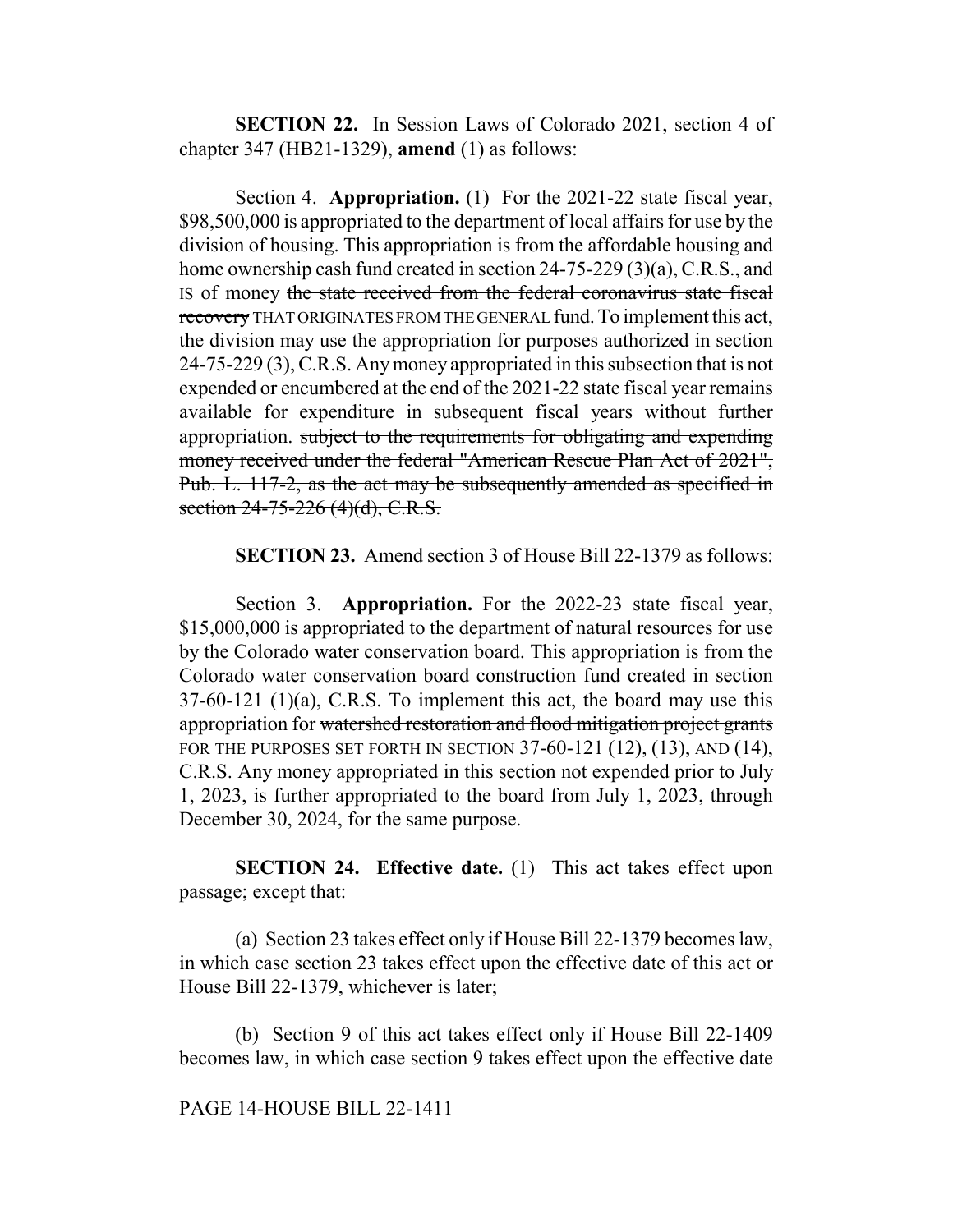of this act or House Bill 22-1409, whichever is later;

(c) Sections 10, 11, and 14 of this act take effect only if Senate Bill 22-147 becomes law, in which case sections 10, 11, and 14 take effect upon the effective date of this act or Senate Bill 22-147, whichever is later;

(d) Section 12 of this act takes effect only if House Bill 22-1356 becomes law, in which case section 12 takes effect upon the effective date of this act or House Bill 22-1356, whichever is later;

(e) Section 13 of this act takes effect only if House Bill 22-1378 becomes law, in which case section 13 takes effect upon the effective date of this act or House Bill 22-1378, whichever is later;

(f) Section 15 of this act takes effect only if House Bill 22-1302 becomes law, in which case section 15 takes effect upon the effective date of this act or House Bill 22-1302, whichever is later;

(g) Section 16 of this act takes effect only if House Bill 22-1259 becomes law, in which case section 16 takes effect upon the effective date of this act or House Bill 22-1259, whichever is later;

(h) Section 17 of this act takes effect only if Senate Bill 22-213 becomes law, in which case section 17 takes effect upon the effective date of this act or Senate Bill 22-213, whichever is later;

(i) Section 18 of this act takes effect only if House Bill 22-1369 becomes law, in which case section 18 takes effect upon the effective date of this act or House Bill 22-1369, whichever is later;

(j) Section 19 of this act takes effect only if House Bill 22-1281 becomes law, in which case section 19 takes effect upon the effective date of this act or House Bill 22-1281, whichever is later; and

(k) Section 20 of this act takes effect only if Senate Bill 22-196 becomes law, in which case section 20 takes effect upon the effective date of this act or Senate Bill 22-196, whichever is later.

**SECTION 25. Safety clause.** The general assembly hereby finds,

### PAGE 15-HOUSE BILL 22-1411